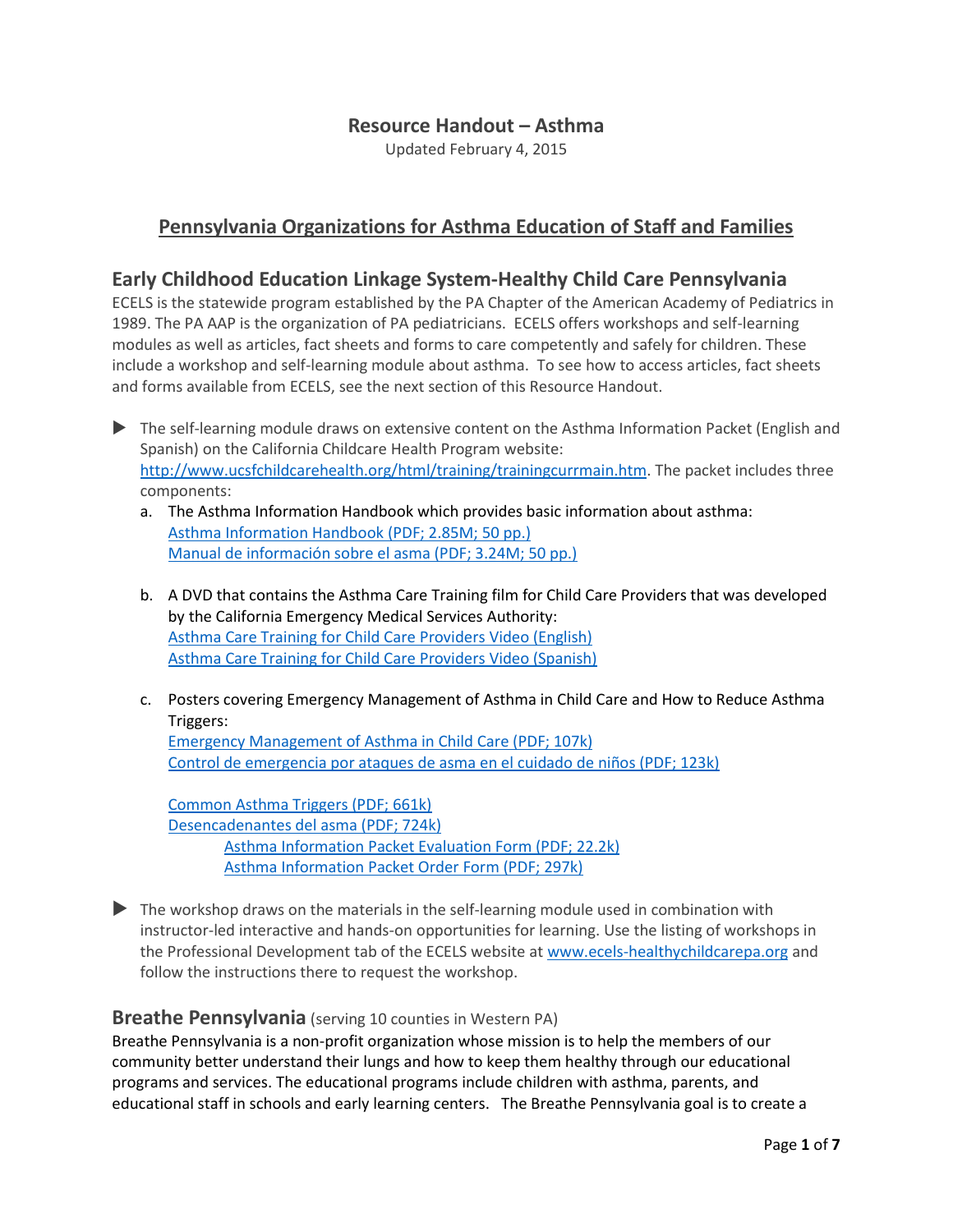better understanding of asthma to increase the quality of life for these children. A health educator provides educational sessions that cover the anatomy and function of the respiratory system, changes during an asthma flare, early warning signs, asthma triggers, proper spacer technique, how older children can and should use a Peak Flow Meter. The Breathe PA service area includes the following Southwestern PA counties:

| Allegheny County         | <b>Armstrong County</b>   | For more information go to:                                        |
|--------------------------|---------------------------|--------------------------------------------------------------------|
| <b>Beaver County</b>     | <b>Butler County</b>      | www.breathepa.org or contact                                       |
| <b>Fayette County</b>    | <b>Greene County</b>      | Jessica Schuman RN BSN                                             |
| Indiana County           | Lawrence County           | 724-900-1115 Cell<br>724-772-1750 Office<br>jschuman@breathepa.org |
| <b>Washington County</b> | <b>Westmorland County</b> |                                                                    |

### **American Lung Association** (offers curriculum for schools called Asthma 101)

<http://www.lung.org/associations/states/georgia/educational-programs/asthma-101/asthma-101.html>

The American Lung Association works to improve lung health and prevent lung disease through Education, Advocacy and Research. National website offers a list of regional and state associations. In Pennsylvania, these include the following 4 associations:

 [American Lung Association in Pennsylvania, Harrisburg](http://www.lunginfo.org/) Tel: (717) 541-5864 Email: [ckillinger@lunginfo.org](mailto:ckillinger@lunginfo.org) [http://www.lunginfo.org](http://www.lunginfo.org/) [American Lung Association in Pennsylvania, Pittsburgh](http://www.lunginfo.org/) **Address:** 810 River Ave., Suite 140 Pittsburgh, PA 15212 **Phone:** 412-321-4029 **Fax:** 888-613-5757 **Email:** [bmassar@lunginfo.org](mailto:bmassar@lunginfo.org) **Website:** [http://www.lunginfo.org](http://www.lunginfo.org/) [American Lung Association in Pennsylvania, Plymouth Meeting](http://www.lunginfo.org/) **Address:** 527 Plymouth Road Suite 415 Plymouth Meeting, PA 19462 **Phone:** (610) 941-9595, John Keith **Fax:** (888) 496-5757 **Email:** [pseacrist@lunginfo.org](mailto:pseacrist@lunginfo.org) **Website:** [http://www.lunginfo.org](http://www.lunginfo.org/) [American Lung Association in Pennsylvania, Scranton](http://www.lunginfo.org/) **Address:** Marywood University 2300 Adams Avenue Scranton, PA 18509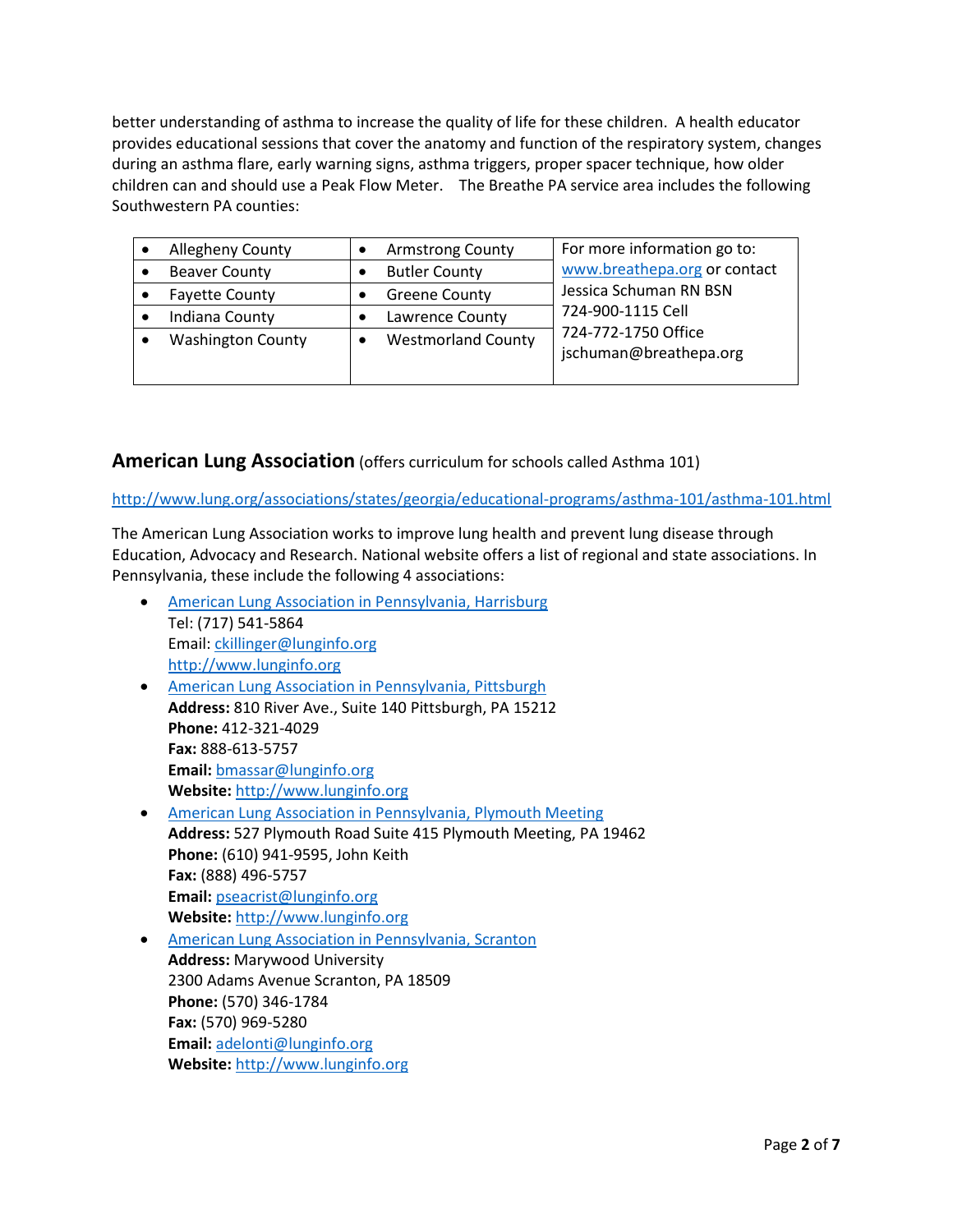# **Children's Hospital of Philadelphia (CHOP) – Community Asthma Prevention Program (CAPP)**

#### [http://www.chop.edu/centers-programs/community-asthma-prevention-program](http://www.chop.edu/centers-programs/community-asthma-prevention-program-capp#.VLaJtCvF8rY)[capp#.VLaJtCvF8rY;](http://www.chop.edu/centers-programs/community-asthma-prevention-program-capp#.VLaJtCvF8rY) [www.chop.edu/capp](http://www.chop.edu/capp)

Service area: Inner City (North, West and South) Philadelphia

The Community Asthma Prevention Program (CAPP) offers free asthma education classes schools, churches, child care centers and community centers throughout the city. Classes for caregivers and their children are group-facilitated and led by parent educators who have been trained by CAPP staff to conduct classes.

Contact Information: Call 215-590-5261 or send a fax to 267-426-5774

#### **Crozer-Keystone Health System, Kids Asthma Management Program (KAMP)**

Provides asthma education to groups in Delaware County. Able to serve any school — public, parochial or charter, child care and early learning centers teaching an enriched version of the American Lung Association 'Open Airways' program for students who have asthma, offering asthma education to teachers and caregivers, a parent education session. KAMP Contact: Zalika Sani, MPH, MCHS; Program Manager, 610-497-7367 or [zalika.shani@crozer.org.](mailto:zalika.shani@crozer.org)

# **National Organizations Recommended by National Heart Lung and Blood Institute (NHLBI)**

(Accessed and copied from the NHLBI website 1/20/2015)

- **Allergy & Asthma Network Mothers of Asthmatics** 800–878–440[3 www.aanma.org](http://www.aanma.org/)
- **American Academy of Allergy, Asthma, and Immunology** 414–272–607[1 www.aaaai.org](http://www.aaaai.org/)
- **American Academy of Pediatrics** 847–434–4000 [www.aap.org](http://www.aap.org/)
- **American Association of Respiratory Care** 972–243–2272 [www.aarc.org](http://www.aarc.org/)
- **American College of Chest Physicians** 847–498–140[0 www.chestnet.org](http://www.chestnet.org/)
- **American College of Allergy, Asthma & Immunology** 847–427–120[0 www.acaai.org](http://www.acaai.org/)
- **American Lung Association** 800–LUNG–USA (800–586–4872[\) www.lungusa.org](http://www.lungusa.org/)
- **American School Health Association** 800–445–2742 [www.ashaweb.org](http://www.ashaweb.org/)
- **Asthma and Allergy Foundation of America** 800–7–ASTHMA (800–727–8462) [http://aafa.org](http://aafa.org/)
- **Centers for Disease Control and Prevention** 800–CDC–INFO (800–232–4636) [www.cdc.gov/asthma](http://www.cdc.gov/asthma)
- **Environmental Protection Agency/ Asthma Community Network**  [www.asthmacommunitynetwork.org](http://www.asthmacommunitynetwork.org/) 800–490–9198 (to order EPA publications) [www.epa.gov/asthma/publications.html](http://www.epa.gov/asthma/publications.html)
- **National Association of School Nurses** 240–821–1130 [www.nasn.org](http://www.nasn.org/)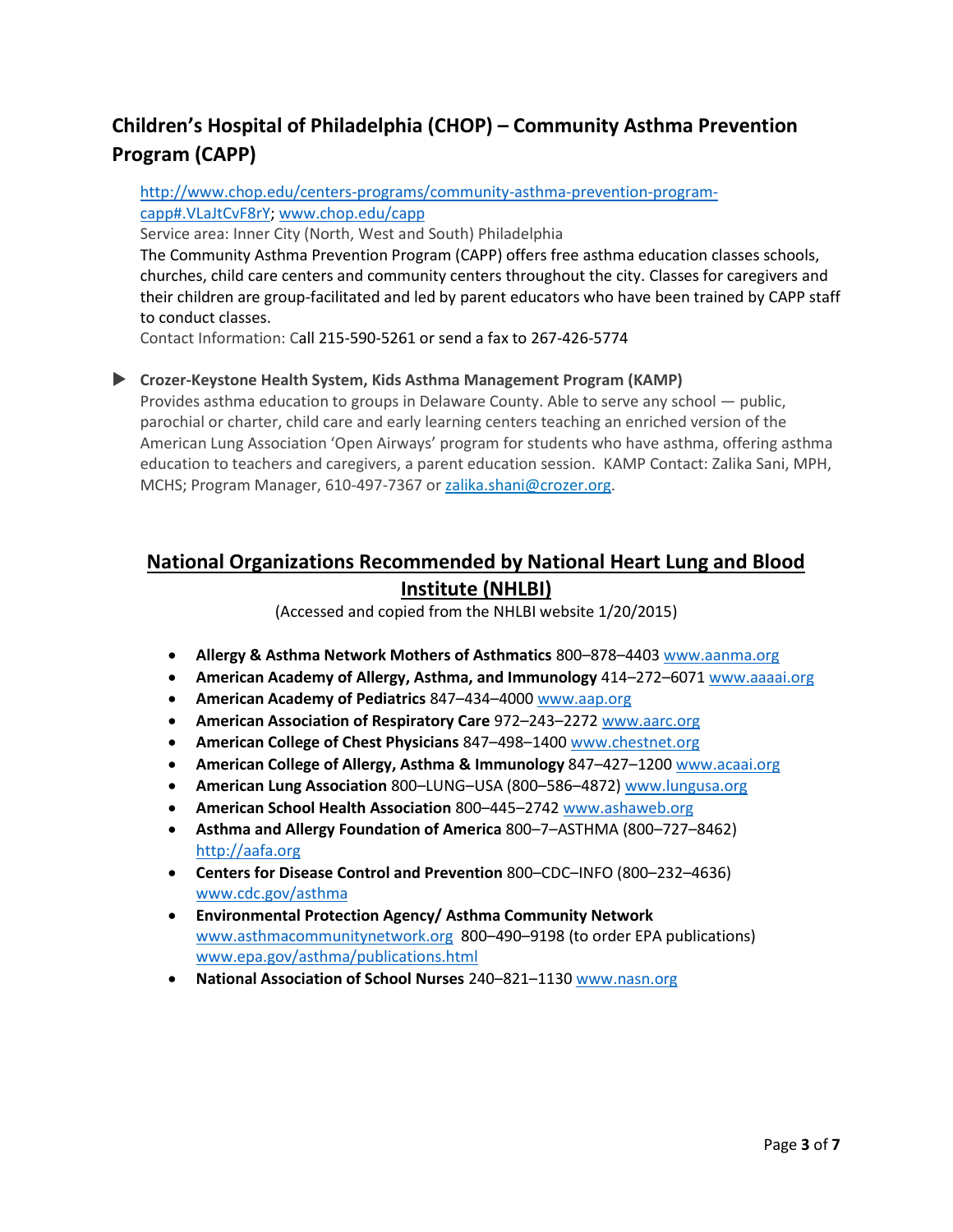# **HANDOUTS and FORMS**

### **ECELS-Healthy Child Care Pennsylvania**

- 1. To access the articles and fact sheets on the ECELS website related to asthma, use the search box on the home page. Keystroke "asthma" then click on "Go".
- 2. For the most recently updated versions of applicable forms for child care programs to use for a child with asthma, review and copy or adapt the following items in *Model Child Care Health Policies*, 5th edition (*MCCHP5*). The free electronic, fill-in-the-blank tool is on th[e ECELS website](http://www.ecels-healthychildcarepa.org/) in the Publications tab. In the subsection Manuals/Pamphlets/Policies, scroll down to *Model Child Care Health Policies.* The hard copy version is available from the American Academy of Pediatrics bookstore at [www.aap.org](http://www.aap.org/) .
	- Appendix G: Special Care Plan Forms, use the "Care Plan for a Child with Special Needs in Child Care" in conjunction with the Medication Administration Packet to collect information about how to prepare for the day-to-day care the child may need. This form should be completed in addition to the standard versions on other websites below for the "Asthma Action (or Treatment) Plan."
	- Appendix H: carefully review the instructions about "How to Use Special Care Plans" to learn how to collect useful information from the child's health care professionals with the Special Care Plan Forms. This explanation explains how and why the child care program should review and update the forms to provide competent, safe care for a child.
	- Appendix I: "Emergency Information Form for Children with Special Needs" is a form to keep updated and given to emergency service professionals (ambulance staff, Emergency Medical Technicians, Emergency Department hospital personnel) to inform them about the child if the child requires emergency transport and care.
	- Appendix J: "Authorization for Release of Information" is a form to document parent/legal guardian consent for sharing of information directly between the designated child care program staff members and specific health care professionals. Health care professionals may be willing to accept this documentation to directly communicate with the child's non-parental care providers, or may prefer to use their own forms.
	- Appendix L: "Family/Teacher-Caregiver Information Exchange Form is used to record observations of the child's daily routines and any symptoms or other issues. Consider printing this form in landscape layout to provide more room for notes.
	- Appendix M: Instructions for Daily Health Check
	- Appendix X: Medication Administration Packet
	- Appendix Y: Symptom Record

# **Kids Asthma Management Program (KAMP) and the Pediatric Asthma Task Force (PATF)**

KAMP will send electronic versions of the following handouts via email in response to email requests sent to Zalika Shani at [zalika.shani@crozer.org.](mailto:zalika.shani@crozer.org)

- Cold Weather Tips
- Find A Good Doctor
- Children's Asthma Medicines
- Rules of Two Can Help (Know if using Quick Relief Medicine too much.)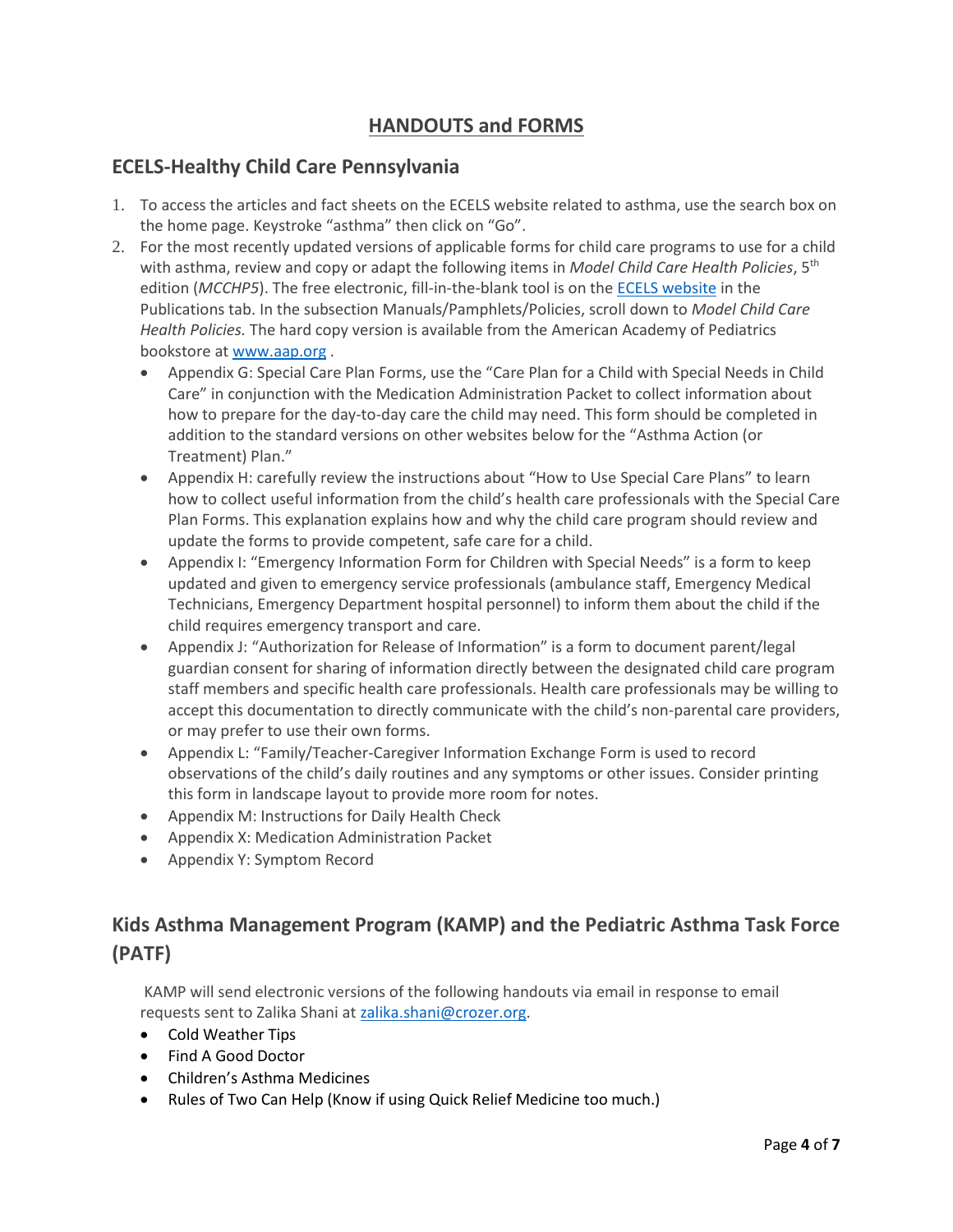- Spacers and Insurance Coverage
- Nocturnal Asthma
- Proper Technique for Spacers
- *Eight Tips to Help Your Child's Asthma* (PATF)
- *Tools Used for My Child's Asthma* (PATF)

### **Pediatric/Adult Asthma Coalition of New Jersey**

Accessed and copied 1/14/2015 from <http://www.pacnj.org/resources.html> **Air Quality Awareness**

- **[Air Quality Awareness Tips](http://www.pacnj.org/pdfs/AirQualityAwarenessTips.pdf) -** English
- **[Air Quality Awareness Tips -](http://www.pacnj.org/pdfs/AirQualityAwarenessTipsSPA.pdf) Spanish**

**Asthma Friendly Child Care**

- **[Childcare Air Quality Chart -](http://www.pacnj.org/pdfs/AQI.pdf)** English
- **[Childcare Air Quality Chart -](http://www.pacnj.org/pdfs/AQIspanish.pdf) Spanish**
- **[Daily Asthma-Allergy Communication -](http://www.pacnj.org/pdfs/DailyAsthma-AllergyCommunicationEnglish.pdf)** [English](http://www.pacnj.org/pdfs/DailyAsthma-AllergyCommunicationEnglish.pdf)
- **[Daily Asthma-Allergy Communication -](http://www.pacnj.org/pdfs/DailyAsthma-AllergyCommunicationSpanish.pdf) [Spanish](http://www.pacnj.org/pdfs/DailyAsthma-AllergyCommunicationSpanish.pdf)**
- **[Integrated Pest Management Checklist](http://www.pacnj.org/pdfs/IPMChecklist.pdf)**
- **[Integrated Pest Management Strategies for](http://www.pacnj.org/pdfs/IPMStrategies.pdf)  [Pest Prevention in Child Care Centers](http://www.pacnj.org/pdfs/IPMStrategies.pdf)**
- **[Parenting Tips to Manage Asthma in the Child Care Setting -](http://www.pacnj.org/pdfs/Parenting%20Tips%20to%20Managing%20Asthma%20in%20the%20Child%20Care%20Setting.pdf)** English
- **[Parenting Tips to Manage Asthma in the Child Care Setting -](http://www.pacnj.org/pdfs/Parenting%20Tips%20to%20Managing%20Asthma%20in%20the%20Child%20Care%20Setting_SPA.pdf) Spanish**
- **[Reducing Pests in Child Care Centers: Clutter](http://www.pacnj.org/pdfs/ReducingPests.pdf)**
- **[Steps to Follow for an Asthma Episode -](http://www.pacnj.org/pdfs/StepstoFollowforanAsthmaEpisodeEnglish.pdf)** English
- **[Steps to Follow for an Asthma Episode -](http://www.pacnj.org/pdfs/StepstoFollowforanAsthmaEpisodeSpanish.pdf) Spanish**
- **[Top Ten Actions to Reduce Asthma Triggers -](http://www.pacnj.org/pdfs/TopTenActionstoReduceAsthmaTriggersEnglish.pdf)** English
- **[Top Ten Actions to Reduce Asthma Triggers -](http://www.pacnj.org/pdfs/TopTenActionstoReduceAsthmaTriggersSpanish.pdf) Spanish**

#### **Asthma Friendly Schools**

- **[Tell the School Nurse-Parent Tool](http://www.pacnj.org/pdfs/ParentTool.pdf) [Asthma and the Laws in New Jersey](http://www.pacnj.org/pdfs/AsthmaandtheLawsinNewJersey.pdf)**
- **[Asthma Management in the Classroom](http://www.pacnj.org/pdfs/PowerPointPDF-AsthmaManagementintheClassroom.pdf) - [PowerPoint PDF](http://www.pacnj.org/pdfs/PowerPointPDF-AsthmaManagementintheClassroom.pdf)**
- **[Asthma Friendly School Award Signature Form](http://www.pacnj.org/pdfs/PACNJ%20Asthma%20Friendly%20School%20Award%20Signature%20Form%20April%202010.pdf)**
- **[Asthma Friendly School Award -](http://www.pacnj.org/pdfs/asthmafriendlyschool.pdf) Six Steps for Success**
- **[Faculty Handout for Asthma Management in the Classroom](http://www.pacnj.org/pdfs/FacultyHandout-AsthmaManagementintheClassroom.pdf)**
- **[NJ Air Quality Guidance for Schools on Poor Air Quality Days \(Chart\)](http://www.pacnj.org/pdfs/poorair.pdf)**
- **[NJDEP No Idling Pledge](http://www.pacnj.org/pdfs/NJDEPNoIdlingPledge.pdf)**
- **[NJ Law on Asthma Management in the Schools \(Ch. 61\)](http://www.pacnj.org/pdfs/61.pdf)**
- **[Nurses Curriculum Guide for Asthma Management in the Classroom](http://www.pacnj.org/pdfs/CurriculumGuide-AsthmaManagementintheClassroom.pdf)**
- **[Parenting Tips for an Asthma Friendly School Experience-](http://www.pacnj.org/pdfs/Parenting%20Tips%20for%20an%20Asthma%20Friendly%20School%20Experience.pdf)** English
- **[Parenting Tips for an Asthma Friendly School Experience -](http://www.pacnj.org/pdfs/Parenting%20Tips%20for%20an%20Asthma%20Friendly%20School%20Experience%20SPA.pdf) Spanish**
- **[Priming the MDI: Color](http://www.pacnj.org/pdfs/mdi101schoolnurse.pdf)**
- **[Priming the MDI: Black and White](http://www.pacnj.org/pdfs/mdi101schoolnursebw.pdf)**
- **[Tips in Using an Inhaler in School -](http://www.pacnj.org/pdfs/inhalertips.pdf)** English
- **[Tips in Using an Inhaler in School -](http://www.pacnj.org/pdfs/inhalertipsspanish.pdf) Spanish**
- **[Top Ten List for Administrators for a Clean and Healthy School](http://www.pacnj.org/pdfs/TopTenListforAdministratorsforaCleanandHealthySchool.pdf)**
- **[Top Ten List for Maintenance Staff for a Clean and Healthy School](http://www.pacnj.org/pdfs/TopTenListforMaintenanceStaffforaCleanandHealthySchool.pdf)**
- **[Top Ten List for Teachers for a Clean and Healthy School](http://www.pacnj.org/pdfs/TopTenListforTeachersforaCleanandHealthySchool.pdf)**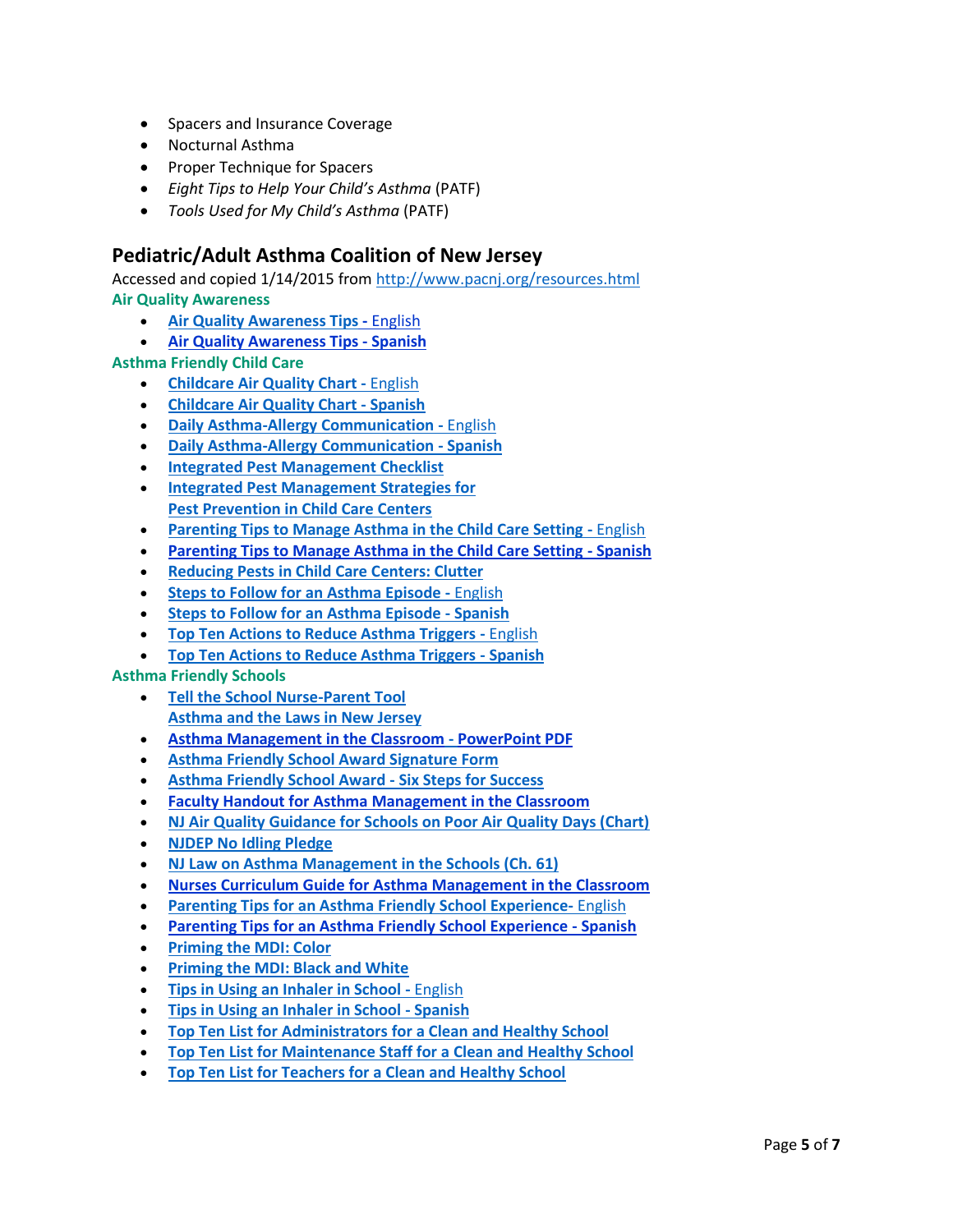**Asthma Education Makes a Difference**

- **[Your Child Has Been Diagnosed with Asthma -](http://www.pacnj.org/checkitoutweek13.html)** English
- **[Your Child Has Been Diagnosed with Asthma -](http://www.pacnj.org/spanish/checkitoutweek13sp.html) Spanish**
- **[Asthma Control in Early Childhood](http://www.pacnj.org/checkitoutweek1.html)**
- **Child Care Story - [Asthma Education Makes a Difference in Child Care](http://www.pacnj.org/pdfs/ChildCareStory.pdf)**
- **[Dads Learn how to Control Asthma -](http://www.pacnj.org/checkitoutweek5.html)** English
- **[Dads Learn how to Control Asthma -](http://www.pacnj.org/spanish/checkitoutweek5sp.html) Spanish**
- **[Do You Know What Makes](http://www.pacnj.org/checkitoutweek1.html) Your Asthma Worse? -** English
- **[Do You Know What Makes Your Asthma Worse? -](http://www.pacnj.org/spanish/checkitoutweek1sp.html) Spanish**
- **English Peak Flow [Brochure Black and White](http://www.pacnj.org/pdfs/peakflowhandoutb&w.pdf)**
- **[English Peak Flow Brochure Color](http://www.pacnj.org/pdfs/peakflowhandout.pdf)**
- **[Handwashing 101](http://www.pacnj.org/checkitoutweek8.html)**
- **[Help Your Child Gain Control Over Asthma -](http://www.epa.gov/asthma/pdfs/ll_asthma_brochure.pdf)** English
- **[Help Your Child Gain Control Over Asthma -](http://www.epa.gov/asthma/pdfs/ll_asthma_brochure.pdf) Spanish**
- **[Jonathan's Story -](http://www.pacnj.org/mayawarenessold.html)** English
- **[Jonathan's Story -](http://www.pacnj.org/spanish/mayawarenessoldsp.html) Spanish**
- **[Raising Awareness of Asthma -](http://www.pacnj.org/checkitoutweek4.html)** English
- **[Raising Awareness of Asthma -](http://www.pacnj.org/spanish/checkitoutweek4sp.html) Spanish**
- **[Spanish Peak Flow Brochure](http://www.pacnj.org/pdfs/peakflowhandoutspanishb&w.pdf) Black and White**
- **[Spanish Peak Flow Brochure Color](http://www.pacnj.org/pdfs/peakflowhandoutspanish.pdf)**

**Asthma Treatment Plan in English**

- **[Asthma Treatment Plan Adult Form](http://www.pacnj.org/apps/dl.asp?SID=TPL&PageLang=en&File=/pdfs/atpadult2012.pdf) - Color**
- **[Asthma Treatment Plan Adult Form -](http://www.pacnj.org/apps/dl.asp?SID=TPL&PageLang=en&File=/pdfs/atpadultbw2012.pdf) Black and White**
- **[Asthma Treatment Plan Student Form -](http://www.pacnj.org/apps/dl.asp?SID=TPL&PageLang=en&File=/pdfs/atpstudent2012.pdf) Color**
- **[Asthma Treatment Plan Student Form -](http://www.pacnj.org/apps/dl.asp?SID=TPL&PageLang=en&File=/pdfs/atpstudentbw2012.pdf) Black and White**
- **[Fillable Asthma Treatment Plan Adult Form -](http://www.pacnj.org/apps/dl.asp?SID=TPL&PageLang=en&File=/pdfs/atpfillableadult.pdf) Color**
- **[Fillable Asthma Treatment Plan Adult Form -](http://www.pacnj.org/apps/dl.asp?SID=TPL&PageLang=en&File=/pdfs/atpfillableadultbw.pdf) Black and White**
- **[Fillable Asthma Treatment Plan Student Form -](http://www.pacnj.org/apps/dl.asp?SID=TPL&PageLang=en&File=/pdfs/atpfillablestudent.pdf) Color**
- **[Fillable Asthma Treatment Plan Student Form -](http://www.pacnj.org/apps/dl.asp?SID=TPL&PageLang=en&File=/pdfs/atpfillablestudentbw.pdf) Black and White**
- **[English to Spanish Fillable Asthma Treatment Plan Adult Form -](http://www.pacnj.org/apps/dl.asp?SID=TPL&PageLang=en&File=/pdfs/atpfillableadultengsp.pdf) Color**
- **[English to Spanish Fillable Asthma Treatment Plan Adult Form -](http://www.pacnj.org/apps/dl.asp?SID=TPL&PageLang=en&File=/pdfs/atpfillableadultbwengsp.pdf) Black and White**
- **[English to Spanish Fillable Asthma Treatment Plan Student Form -](http://www.pacnj.org/apps/dl.asp?SID=TPL&PageLang=en&File=/pdfs/atpfillablestudentengsp.pdf) Color**
- **[English to Spanish Fillable Asthma Treatment Plan Student Form -](http://www.pacnj.org/apps/dl.asp?SID=TPL&PageLang=en&File=/pdfs/atpfillablestudentbwengsp.pdf) Black and White**

**Asthma Treatment Plan in Spanish**

- **[Asthma Treatment Plan Adult Form -](http://www.pacnj.org/apps/dl.asp?SID=TPL&PageLang=es&File=/pdfs/atpadult2012sp.pdf) Color**
- **[Asthma Treatment Plan Adult Form -](http://www.pacnj.org/apps/dl.asp?SID=TPL&PageLang=es&File=/pdfs/atpadultbw2012sp.pdf) Black and White**
- **[Asthma Treatment Plan Student Form -](http://www.pacnj.org/apps/dl.asp?SID=TPL&PageLang=es&File=/pdfs/atpstudent2012sp.pdf) Color**
- **[Asthma Treatment Plan Student Form -](http://www.pacnj.org/apps/dl.asp?SID=TPL&PageLang=es&File=/pdfs/atpfillableadultbwsp.pdf) Black and White**
- **[Fillable Asthma Treatment Plan Adult Form -](http://www.pacnj.org/apps/dl.asp?SID=TPL&PageLang=es&File=/pdfs/atpfillableadultsp.pdf) Color**
- **[Fillable Asthma Treatment Plan Adult Form -](http://www.pacnj.org/apps/dl.asp?SID=TPL&PageLang=es&File=/pdfs/atpfillableadultbwsp.pdf) Black and White**
- **[Fillable Asthma Treatment Plan Student Form -](http://www.pacnj.org/apps/dl.asp?SID=TPL&PageLang=es&File=/pdfs/atpfillablestudentsp.pdf) Color**
- **[Fillable Asthma Treatment Plan Student Form -](http://www.pacnj.org/apps/dl.asp?SID=TPL&PageLang=es&File=/pdfs/atpfillablestudentbwsp.pdf) Black and White**
- **Asthma Triggers**
	- **[Asthma Trigger Tracker -](http://www.pacnj.org/pdfs/asthma_triggers_tracking.pdf)** English
	- **[Asthma Trigger Tracker -](http://www.pacnj.org/spanish/pdfs/triggertracker_sp.pdf) Spanish**
	- **[Common Asthma Triggers -](http://www.pacnj.org/pdfs/CommonAsthmaTriggersEnglish.pdf)** English
	- **Common [Asthma Triggers -](http://www.pacnj.org/pdfs/CommonAsthmaTriggerSpanish.pdf) Spanish**
	- **[Top Ten Actions to Control Asthma Triggers in the Home](http://www.pacnj.org/pdfs/Top%20Ten%20Actions%20to%20Control%20Asthma%20Triggers%20in%20the%20Home%20-%20English.pdf) -** English